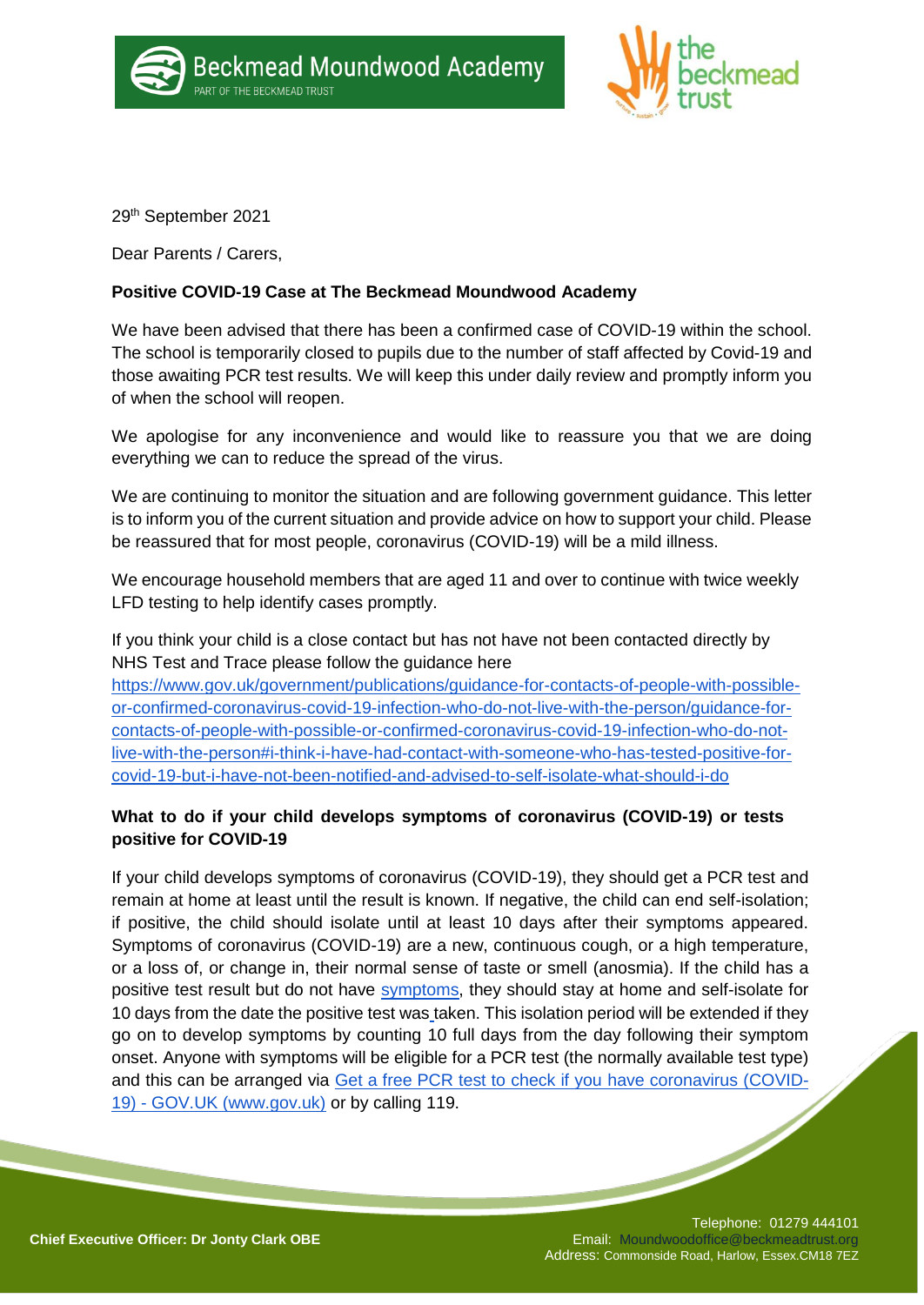

# **Instructions for people who live in the same household as someone with COVID-19 (tested positive or symptomatic awaiting a test result)**

From 16 August, [you will not be required to self-isolate if you are a contact of someone](https://www.gov.uk/government/publications/covid-19-stay-at-home-guidance/stay-at-home-guidance-for-households-with-possible-coronavirus-covid-19-infection#exempt)  [who has](https://www.gov.uk/government/publications/covid-19-stay-at-home-guidance/stay-at-home-guidance-for-households-with-possible-coronavirus-covid-19-infection#exempt) [tested positive for COVID-19](https://www.gov.uk/government/publications/covid-19-stay-at-home-guidance/stay-at-home-guidance-for-households-with-possible-coronavirus-covid-19-infection#exempt) and any of the following apply:

- you are fully vaccinated
- you are below the age of 18 years 6 months
- you have taken part in or are currently part of an approved COVID-19 vaccine trial
- you are not able to get vaccinated for medical reasons

Fully vaccinated means that you have been vaccinated with an MHRA approved COVID-19 vaccine in the UK, and at least 14 days have passed since you received the recommended doses of that vaccine.

NHS Test and Trace will contact you to let you know that you have been identified as a contact and check whether you are legally required to self-isolate. If you are not legally required to self-isolate, you will be provided with advice on testing and given guidance on preventing the spread of COVID-19. Even if you do not have symptoms, you will be advised to have a PCR [test as soon as possible.](https://www.gov.uk/government/publications/covid-19-stay-at-home-guidance/stay-at-home-guidance-for-households-with-possible-coronavirus-covid-19-infection#PCR)

**Any member of the household who is aged 18 years and 6 months or over and has only received one dose of COVID-19 vaccine or has not received any dose of the COVID-19 vaccination will still be required to self-isolate as household contact of a someone with COVID-19 symptoms awaiting testing and someone who has tested positive for COVID-19.** Please read the [stay at home guidance](https://www.gov.uk/government/publications/covid-19-stay-at-home-guidance) which provides information on this.

Household members who are not exempt from isolation as close contacts should not go to work, school/college/childcare/education setting or public areas, and exercise should be taken within the home. If you require help with buying groceries, other shopping or picking up medication, or walking a dog, you should ask friends or family. Alternatively, you can order your shopping online and medication by phone or online. Household members staying at home for 10 days will greatly reduce the overall amount of infection the household could pass on to others in the community.

You could be fined if you do not self-isolate following a notification by NHS Test and Trace. You may be entitled to a one-off payment of £500 through the NHS Test and Trace Support [Payment scheme](https://www.gov.uk/government/publications/test-and-trace-support-payment-scheme-claiming-financial-support/claiming-financial-support-under-the-test-and-trace-support-payment-scheme) if you are required to stay at home and self-isolate or you are the parent or guardian of a child who has been told to self-isolate.

Those who are [clinically extremely vulnerable](https://www.gov.uk/government/publications/guidance-on-shielding-and-protecting-extremely-vulnerable-persons-from-covid-19/guidance-on-shielding-and-protecting-extremely-vulnerable-persons-from-covid-19) should be supported to minimise their contact with other people in the household during this period, regardless of whether others have symptoms or not.

#### Telephone: 01279 444101 Email: Moundwoodoffice@beckmeadtrust.org Address: Commonside Road, Harlow, Essex.CM18 7EZ